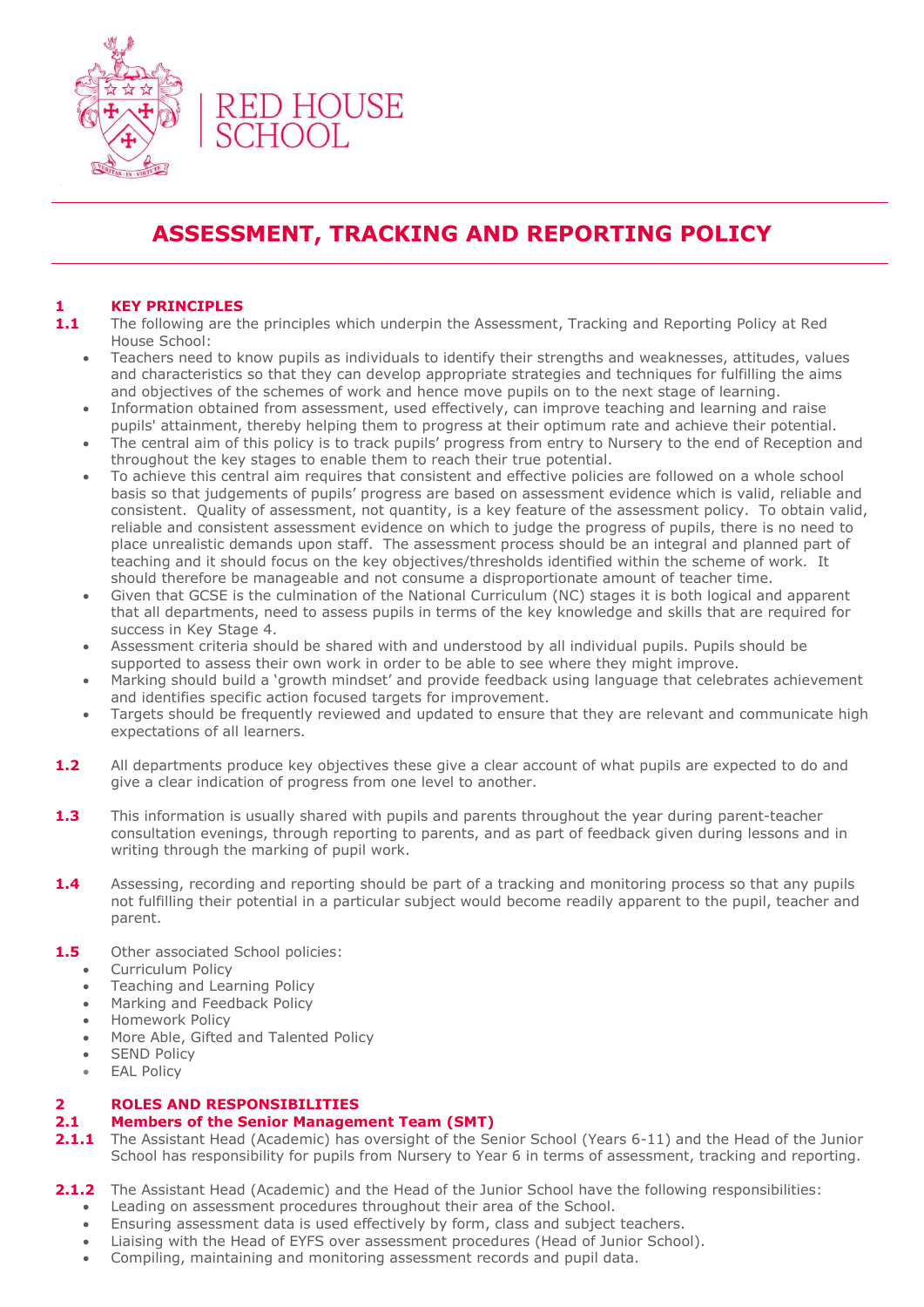- Liaising with staff to identify more able, gifted and talented pupils.
- Overall responsibility for testing and examinations.
- Responsibility for the production of written reports to parents including provision of guidance.
- Managing and directing Key Stage Coordinators/Heads of Department in their role.

# **2.2 Pupils**

- **2.2.1** The involvement of pupils in the marking and assessment process is important. Pupils should:
	- Be prepared and ready for their involvement in the process.
	- Bring appropriate resources to lessons including their pupil planner and necessary stationery or personal equipment such as calculators.
	- Prepare for assessments and examinations to the best of their ability, taking active steps to manage their time and workload, as appropriate to their age and stage in the school.
	- Pupils demonstrate and understand the necessary responsibility and maturity required in self and peer assessment.
	- Reflect on their performance and their targets for the future and aim to implement the recommended improvements.
	- When undertaking a task, pupils should build the habit of looking at prior tasks and feedback, to remind them of key targets to address in the current task.

# **2.3 Teachers**

- 2.3.1 Teachers are responsible for ensuring that there is ongoing assessment through a variety of formats and associated activities in all teaching groups. Teachers are expected to:
	- Plan and deliver lessons in accordance with schemes of work and where appropriate, exam syllabuses, which make use of both formative and summative assessment on a regular basis.
	- Ensure that the aims and purposes of marking and assessment are communicated to pupils.
	- Use a variety of forms of assessment to ensure that they are accurately informed of the progress and understanding of all pupils.
	- Use assessment insight in planning lessons, to ensure that teaching addresses pupils' learning need.
	- Set suitably challenging targets that express high expectations as well as scaffold progress.
	- Provide pupils with frequent, focused and actionable feedback that clearly allows pupils (and parents) to understand what can be done more, or developed or changed to enable further progress to be made.
	- Acknowledge and reward pupil effort and personal development as well as attainment through learning activities.
	- Individual subject teachers are responsible for assessing their pupils using a variety of assessment activities of which some, but not all, are recorded in their mark book/teacher planner.
	- Subject teachers should make pupils aware of the key objectives/programme of study that will be assessed during the year.
	- This information could be displayed on the classroom wall or stuck into the front of their exercise books or files thereby making the information available to inform parents.
	- Teachers must make the key objectives the focus of assessment and record these assessments in their mark book/planner.
	- The key objectives are the significant aspects of learning which are used to monitor and report if the necessary progress is being achieved to fulfil each pupil's potential.

# **2.4 Subject/Key Stage Coordinator (Junior School) and Heads of Departments**

- **2.4.1** Subject/Key Stage Coordinators and Heads of Department are responsible for ensuring that:
	- Departments have a clear marking and assessment policy in place to ensure consistency for pupils and that teachers in the department follow this policy.
	- Ensuring that schemes of work identify both summative and formative assessment points, and what specific knowledge or skills are being assessed.
	- Analysis of department data is undertaken to monitor pupil progress to ensure that all pupils and all groups of pupils are achieving in line with expectations for their age and stage.

# **3 ASSESSING AGAINST SET CRITERIA**

- **3.1** Red House follows the National Curriculum in the vast majority of the subjects taught throughout the key stages.
- **3.2** Each pupil's MidYis target grade is the benchmark for the assessment process. Assessment of pupil's progress are against the critieria indicated in the key objectives described in their schemes of work.
- **3.3** The significant aspects of learning as identified by the key objectives in the Scheme of work should be the focus of assessment as this allows progress over time to be quantified and to monitor if pupils are on target to achieve their target level by the end of the key stage they are currently within.

## **4 DEFINITIONS OF ASSESSMENT**

- **4.1** There are various types of assessment which enable teachers to gain a picture of a child's ability, attainment and progress. These include:
- 4.1.1 Formative Assessment (Assessment for Learning), which tracks ongoing achievements and successes. It determines targets and involves the use of assessment in the classroom to raise pupil achievement. Pupils improve most if they understand the aim of their learning, know where they are in relation to this aim, and recognise how they can achieve this aim. Assessment for learning is based on four principles:
	- Making the learning clear by setting a learning objective and success criteria.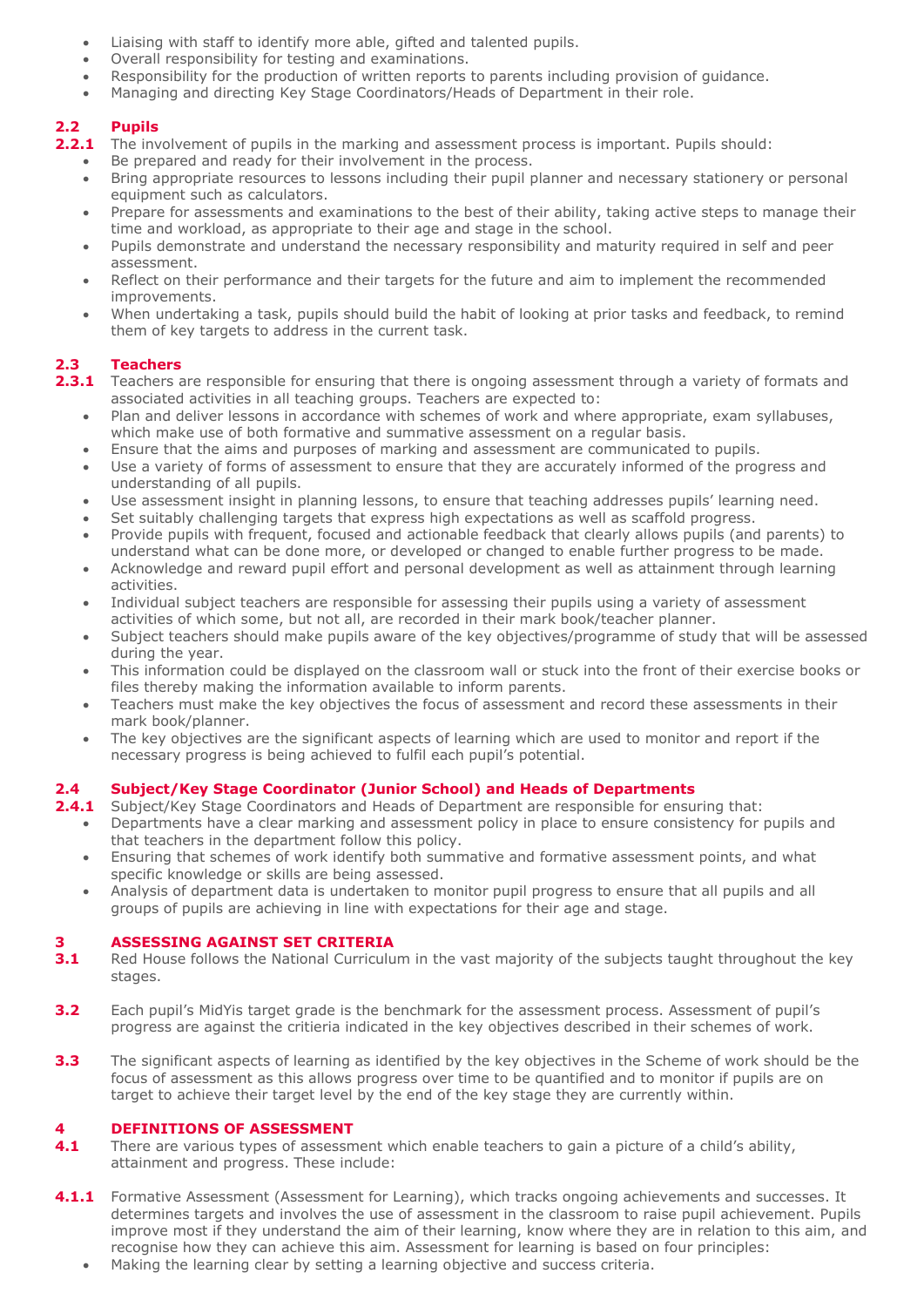- Peer/ self-evaluation.
- Pupil feedback.
- Effective questioning.
- **4.1.2** Summative Assessment (Assessment of Learning), which sums up what a pupil has achieved at the end of a period of time, relative to the learning aims and the relevant national standards. The period of time can vary as assessments may be at the end of a topic, at the end of a term or half-term, at the end of a year or, as in the case of the national curriculum tests, at the end of a key stage. Summative assessment takes place after the teaching and learning and involves judging pupils' performance against national standards. Test results and data can then be recorded and reported.
- **4.1.3** Diagnostic Assessment, which assesses what the learner already knows and/or the nature of difficulties that the learner might have, which, if undiagnosed, might limit their engagement in new learning. Once strengths and weaknesses are identified, pupils can be supported so that improvements can be made.
- **4.1.4** Evaluative Assessment, which is a type of assessment whereby performance of departments and year groups can be reviewed to improve the quality of teaching and learning.

## **5 RECORDING OF ASSESSMENT**

- **5.1** Not all assessments are recorded. Teachers assess pupils every lesson through observation and discussion. It is only significant assessments that need be recorded.
- **5.2** Records do not have to be complicated. There is no need for teachers to use complex systems for assessing their pupils, or for schools to keep extensive records to support end of key stage judgements. It is more important that teachers have a consistent and shared understanding of standards and that the assessments they make of their pupils' achievements arise naturally from, and feed effectively into, planning, teaching and learning.

## **5.3** Records should:

- Be fit for the purpose they serve and help teachers, the SMT and parents to track the progress pupils make.
- Arise from routine processes of teaching, learning and assessing.
- Be manageable, concise and accurate.

#### **5.4** Records should enable teachers to:

- See who needs more help or is ready for extension work.
- See if they need to refine any aspects of their teaching.
- Track the progress of individual pupils or groups of pupils.
- Identify patterns over time where there are many small steps in developing pupils' knowledge and skills.
- Confirm end of year and statutory end of key stage teacher assessment.
- Set individual and group targets for improvement.
- Discuss pupils' progress with their parents and other teachers.
- **5.5** Records should enable the SMT, Subject Coordinators/Heads of Department and governors to know:
	- Whether different groups of pupils in the school are making sufficient progress.
	- Whether there are any major shortcomings or successes.
	- Whether the school is on track to reach its pupil attainment targets.
	- How pupil attainment in the school compares with other schools locally and nationally.
	- Which aspects of the curriculum and teaching need to be strengthened.

#### **5.6** Records should enable parents to know:

- Whether their child is making appropriate progress.
- Whether their child is showing any major strengths or weaknesses.
- How their child is doing in relation to the class, and to other children of the same age and what they can do to help.

# **6 <b>SCHOOL PROCEDURES: ASSESSMENT AND RECORDING**<br>**6.1** The following procedures will be applied throughout the school

- **6.1** The following procedures will be applied throughout the school to reflect best practice in the assessment and recording of pupils' work.
	- For each year group the threshold descriptors/key objectives identified in the Scheme of work are to be the focus of recorded assessments.
	- The objectives of a lesson or series of lessons which comprise a unit of work are to be taught and various assessment methods are to be employed to monitor progress.
	- Selective assessments are to be recorded into a teacher's mark book/planner.
	- The recording of assessments described above gives a cumulative record of pupils' progress over time which is used to report to fellow teachers, senior management and parents at appropriate intervals during the school year.

# **7 <b>MONITORING AND TRACKING**<br>**7.1** The School's system of grades and

**7.1** The School's system of grades and reports provides a formal framework for communication between teachers, parents and pupils regarding a pupil's achievement, progress and attitude. In addition to a written record, it provides a focus for discussion between a pupil, his/her class teacher/Form Tutor and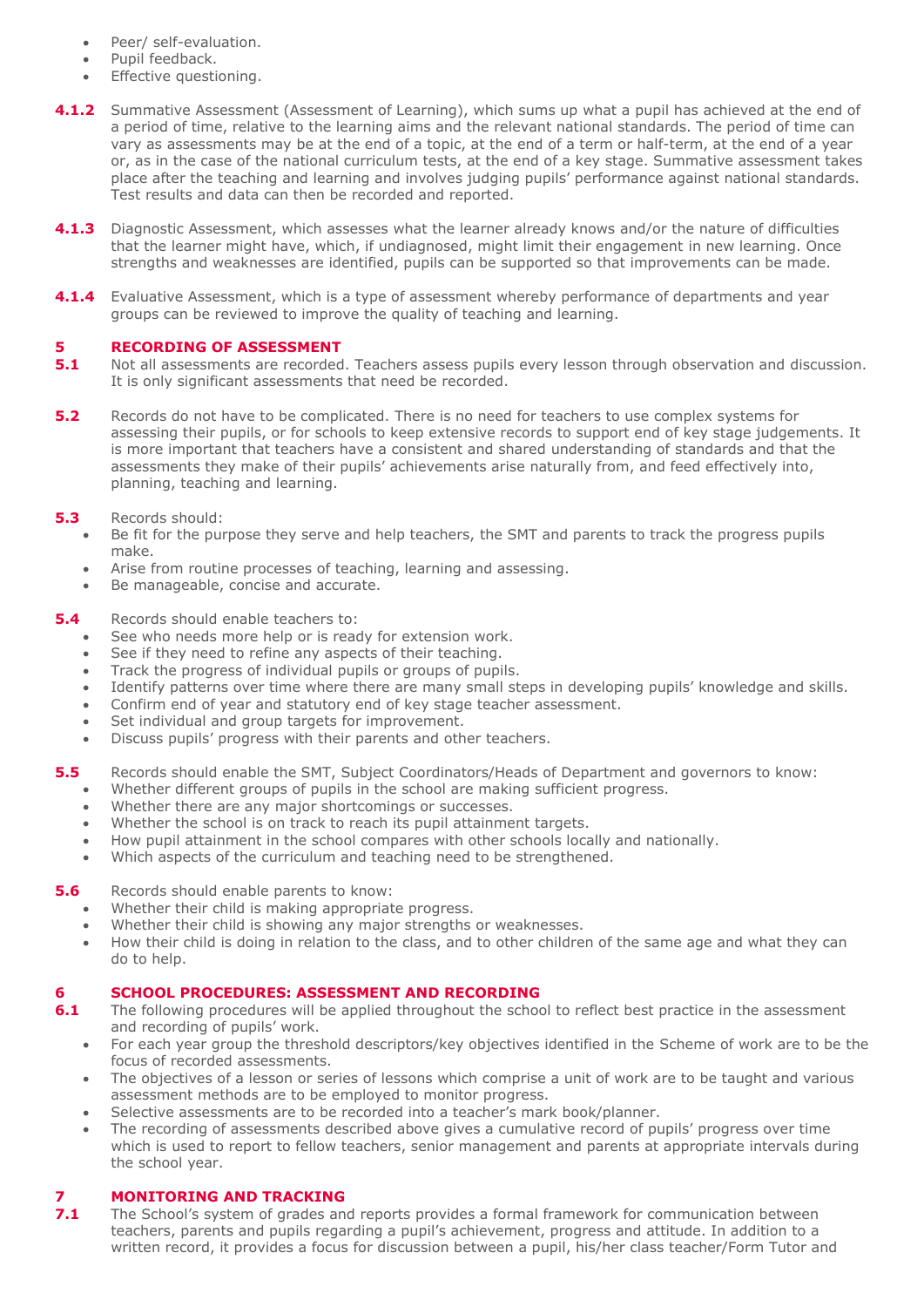his/her parents and is complemented by the annual Parent-Teacher Consultation Meeting for each year group.

# **7.2 Senior School pupils are also monitored in the following ways:**

- Senior School staff attend a briefing meeting each Tuesday morning at 8.10am, during term time. As an agenda item all colleagues are invited to raise issues relating to pupils they teach or who are in their tutor group. During periods of remote learning or to adhere to COVID related risk assessments, briefing may be replaced by a staff bulletin, this is shared via emails.
- At the end of each term, Form Tutors and Heads of Year meet with the Assistant Head (Academic), Deputy Head (Head of the Senior School) and the SENCo in a series of meetings to review reports generated at the end of the previous term and discuss individual pupils. Notes from these meetings are taken are shared with staff where appropriate.
- The Senior Management Team (SMT) is informed of any concerns raised in report review meetings during the weekly SMT meetings on Mondays at 10am by the Assistant Head (Academic).
- Heads of Year (6-8 and 9-11) meet with Form Tutors, the SENCo and the Assistant Head (Academic) every half-term to discuss pupil's academic progress.
- In addition, there are ad hoc meetings between Heads of Year, Form Tutors as well as the Assistant Head (Academic), Deputy Head (Head of the Senior School) and the SENCo as necessary.
- The SMT reviews the academic progress of pupils on a termly basis. In addition, during the Autumn Term, value added data generated by CEM (MidYIS) is reviewed and discussed. These reviews assist the SMT in monitoring performance and developing strategy. The value added data is used to aid discussion during performance management reviews of staff.
- Weekly meeting of the SENCo and the Assistant Head (Academic) are relayed to SMT discussions by the Assistant Head (Academic).

# **7.3 Junior School pupils are also monitored in the following ways:**

- Junior School staff, along with the Head, the Headof the Junior School, the Assistant Head of the Junior School (and KS2 Coordinator), the EYFS and KS1 Coordinators and the SENCo, attend a meeting each Monday at 4.15pm, during term time. All colleagues are invited to raise issues relating to pupils under the heading pupil matters on the agenda.
- The Junior School Leadership Team (JSLT) review the academic progress and any pastoral concerns raised each term. The SENCo and Head is invited to these meetings as necessary. Information from this meeting is fed back to the SMT.
- The SMT reviews the academic progress of pupils on a termly basis. In addition, during the Autumn Term, value added data generated by CEM (INCAS) is reviewed and discussed. These reviews assist the SMT in monitoring performance and developing strategy. The value added data is used to aid discussion during performance management reviews of staff.

# **7.4 The Board of Governors**

- Strategic issues raised within the SMT's review of academic progress will be brought to the attention of the Board of Governors through its Education Committee.
- The value added data generated by CEM is also brought to and discussed by the governor's Education Committee.
- The Head also briefs the Board of Governor every half term, via her Head's Report.

# **8 REPORTING**

# **8.1 General background**

- **8.1.1** The reporting cycle has been designed so that there are a number of information points (gradings, summary reports, full reports and parents meetings) spread throughout the year to allow the school to monitor pupil progress and to give pupils and parents a clear picture of how the pupil is progressing and how they might improve further.
- 8.1.2 Red House has responsibility to provide regular, accurate and meaningful communication with parents through reporting procedures and parents evenings.
- **8.1.3** On an individual subject level and at any time during the school year early identification of potential problems is essential and should be reported to parents to enable them to take an active role in agreed remedial action/strategies.
- 8.1.4 Written reports to parents as sent out at the end of the Autumn and Summer Term. This details the progress of their son/daughter in each subject studied as part of the school curriculum and comments on their involvement in school life.
- 8.1.5 Reports will be issued via the Parent Portal in the last week of term to allow parents the opportunity to discuss any concerns.

## **8.2 Aims of reports**

- **8.2.1** To provide parents with information regarding attainment in the work covered during the term, including performance in assessments, examination performance and to give parents some idea of their child's attainment in comparison with others.
- 8.2.2 To provide information on a pupil's attitude, effort and homework record and coursework standards in the case of GCSE.
- **8.2.3** To encourage improvement through the setting of targets.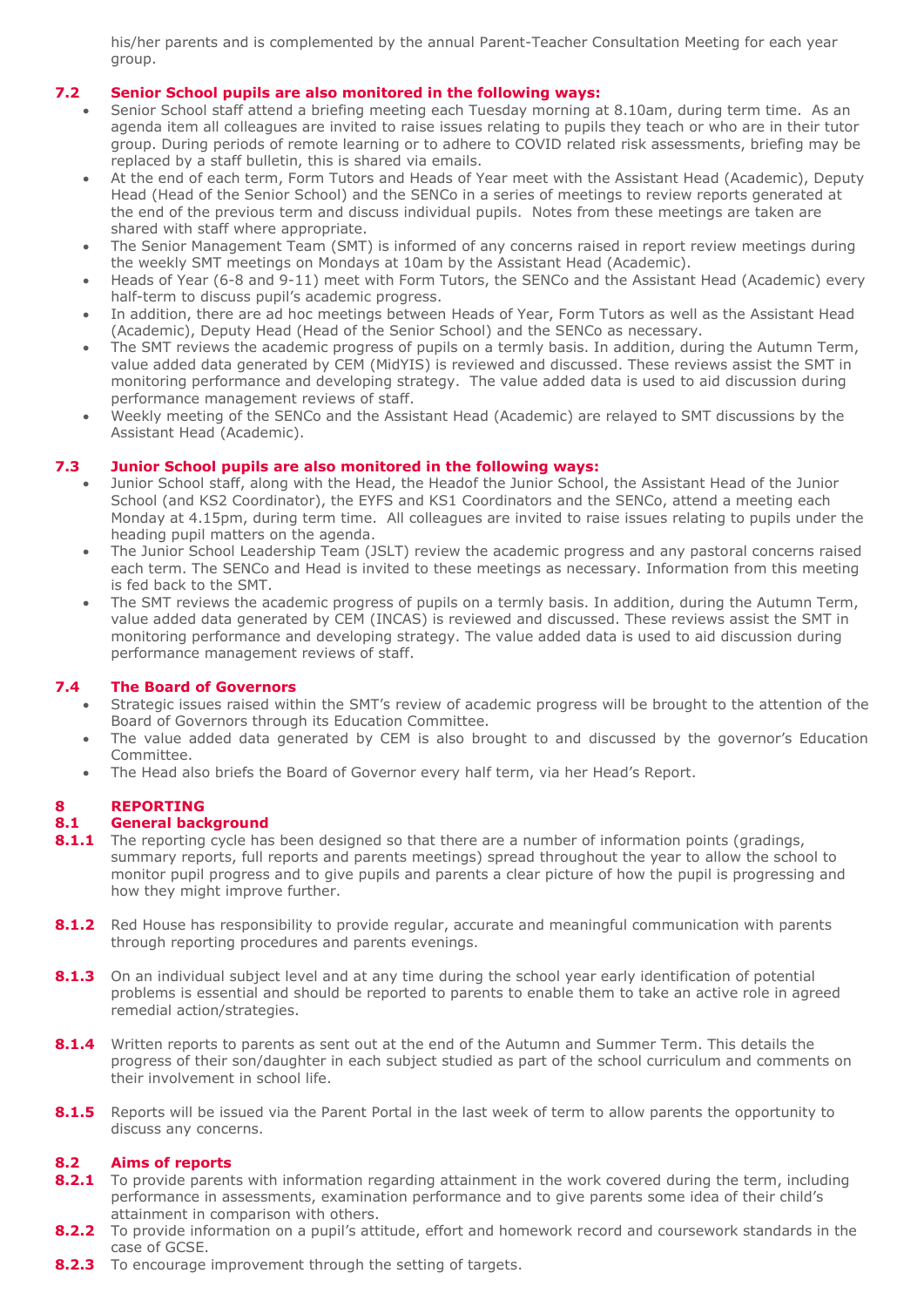# **8.3 Reporting Cycle**

8.3.1 The timing of reports and Parent-Teacher Consultation Evenings for Years 6 to 11 is summarised in tabular form in Appendix 1. The following is intended to supply additional information/explanation and guidance of the reporting cycle for members of staff.

## **8.4 Reporting formats for the Senior School**

- 8.4.1 Year 11 full reports are completed and sent to parents at the end of the Autumn Term. They concentrate on a pupil's progress/performance as evidenced in the mock examinations:
	- They indicate to parents the attained/estimated grades and they highlight areas for improvement.
	- Any improvements and concerns highlighted in the full report can then be discussed at the parent-teacher consultation evening which is usually around February half term.

## **8.4.2** In the Autumn Term, all pupils in the Senior School receive a report:

- Which summarises if a pupil is on/below target in his/her subjects.
- It is also used to assess the pupil's study skills through the use of check boxes.
- An assessment grade of knowledge, skills and understanding in each subject studied is given in terms of descriptors which are printed on the report together with an effort grade.
- Written subject comments are required for all subjects.
- In the tutor comment box of the report, tutors write a pastoral comment on the general progress and contribution of each pupil to the form/school, his/her behaviour and any special achievements.
- An academic comment in the form tutor comment box of the report.

**8.4.3** In the Summer Term, Years 7 to 10 sit their school examinations and parents receive a report at the end of term:

- In which target levels are recorded as being on or below target and an assessment term grade is given for knowledge, skills and understanding.
- These assessment grades are printed on the report**.**
- Each subject with an end of year examination also records the exam percentage and an average exam percent within the year group.
- All subject teachers write a comment on the progress of each pupil in their subject.
- In the tutor comment box of the report tutors supply, primarily, a pastoral comment on the general progress and contribution of each pupil to the form/school, his/her behaviour and any special achievements. Any academic comment in the tutor comment box of the report is to be a short statement to summarise a pupil's academic progress.

## **9 PARENT-TEACHER CONSULTATION EVENINGS**

## **9.1 Senior School**

9.1.1 All subjects are of equal importance and thus staff from all subject areas attend parents' evenings. All parents' evening appointments are 5 minutes in length. Parents' evenings are held in the Spring Term either via Microsoft Teams or face-to-face appointments in the Dining Hall.

## **9.2 Junior School**

9.2.1 Parents Meetings take place towards the end of the Autumn and Spring Term. Parents are allocated a tenminute appointment with their child's form teacher. The specialist PE and Music teachers also attend.

#### **10 MODERATION OF STANDARDS**

- **10.1** Teachers meet regularly, within departments, to agree consistent standards for assessing pupils' work.
- 10.2 The quality and consistency of marking and written feedback is monitored through the regular scrutiny of work both on a departmental and whole school level.
- 10.3 As part of the Performance Management process, teaching staff across both sites follow a timetable of formal lesson observations throughout the year.

#### **11 CONFIDENTIALITY AND ACCESS TO INFORMATION**

- **11.1** The results of individual pupil's assessments are always treated as confidential. They are only communicated outside of the school to the individual's parents, the school to which a child may be transferring to and other agencies when requested.
- 11.2 Parents have the right of access to all written documentation and records, which are intended for future use by other members of staff or appropriate external bodies.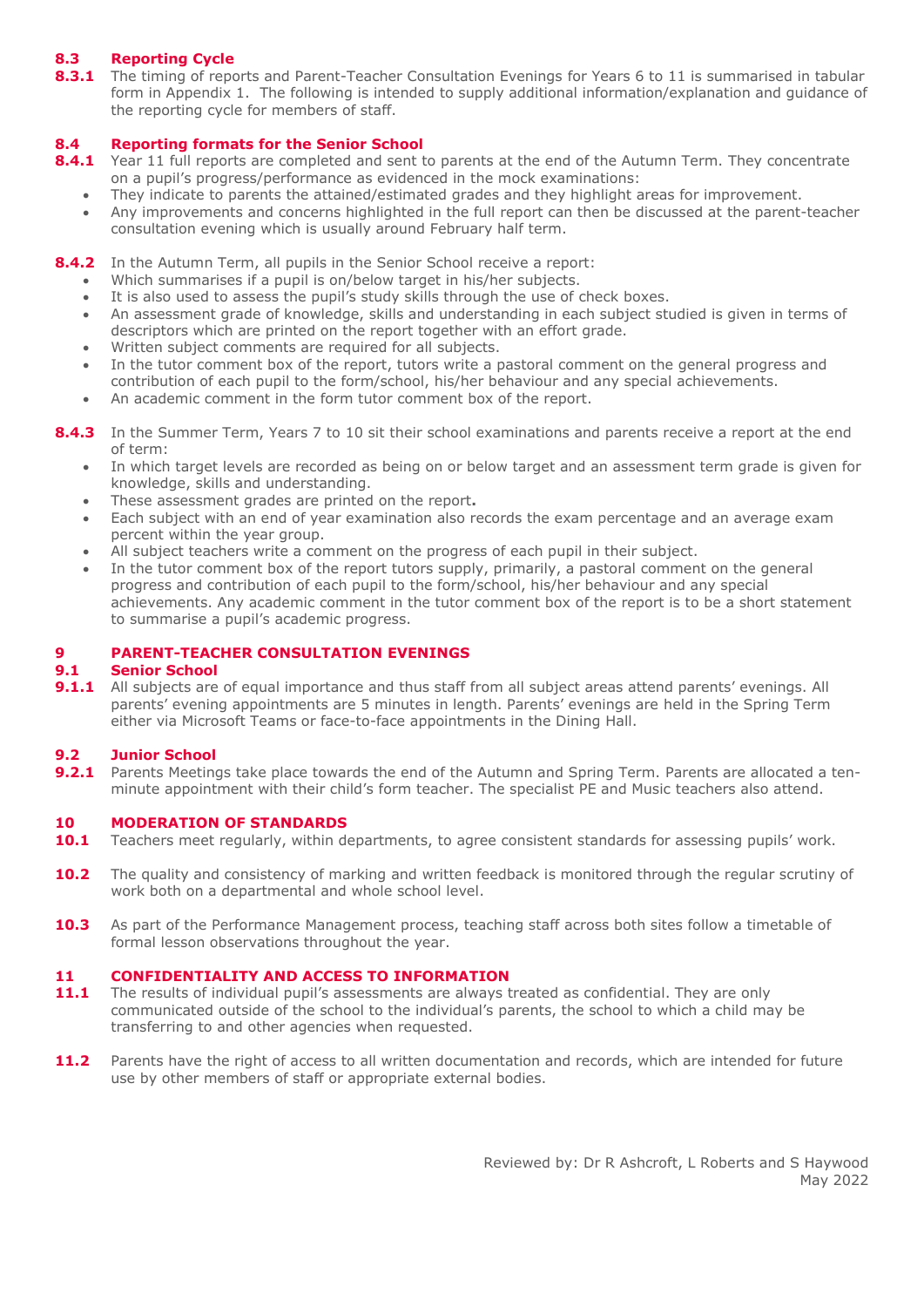# **APPENDIX 1: STAFF GUIDANCE ON COMPLETING REPORTS – SENIOR SCHOOL**

## **1 SUBJECT TEACHERS GUIDANCE**

- **1.1** For both Autumn and Summer Term reports:
	- In the assessment of knowledge, skills and understanding column record a single grade from the range: 1- 4 based upon assessments.
	- In the effort grade column, record a grade for effort between 1 and 4.
	- The grade descriptors appear on the report.
	- The progress column will indicate the level of progress a pupil has made. This is reported as exceptional (working above their threshold level), Good (working at the upper end of their threshold), expected progress (working at the lower end of their threshold) or less than expected (working below threshold prediction).
- **1.2** Written comments for each subject should include:
	- A short reference to the topics which have been covered during the term.
	- Comments outlining successes/what the pupils have done well including assessment/examination performance.
	- Reference to areas of future improvement by the inclusion of a formative target.
	- Main references should concentrate on skills rather than knowledge or presentation.

## **2 CHECKLIST FOR SENIOR SCHOOL STAFF**

- The name that appears in the body of the report should be the same as the one at the top of the report i.e. there should be no abbreviations.
- Check that pupils are in the correct set/class and that pupils are not missing.
- Reports require a cover sheet tick box which needs to be completed.
- The written report should be at least 600 but no longer than 900 characters.
- The report should be written in Verdana font size 12.
- There should be only 2 paragraphs in the report one for the generic statement and one for a comment on the pupil - with no space between the paragraphs. Do not press return key during statements about the child.
- Generic statements should account for approximately one third of the written report (200-300 characters).
- The comment on the pupil should include a statement about performance during the exam/year as well as a target.
- All subjects/curriculum titles should be in proper nouns and have a capital letter.
- Formal English should be used.
- Contractions should be avoided.
- Staff should use 'pupils' not 'pupils'.

## **3 KS2 (YEAR 6 ONLY)**

- There should be a comment to state whether a child is meeting, exceeding or below national expectations for both reading and writing in English and in Science and Maths.
- KS2 reports will have a comment only for History, Geography, and RS, i.e. no marks.

## **4 KS3 Reports (YEARS 7-9)**

**4.1** In the Summer Term, Years 7, 8 and 9 will continue to have a % and an average % in year group except for Maths which will have average % in set.

## **5 GUIDELINES FOR FORM TUTORS (KS3 and KS4)**

- **5.1** It is recognised that most tutor reports are of a high standard; but in order to develop a more consistent approach and to give additional guidance the following notes are provided. Tutors should comment on all three main areas identified.
	- An overview of the child's academic achievement and attitude in class.
		- A comment on the pupil's attitude to school life, such as:
			- o Friendships and social skills, in particular, if there are any difficulties.
			- o Participation in clubs.
			- o Behaviour around school, NB: if there are concerns about behavioural issues it is important that parents are informed.
			- o Participation in tutor time activities sessions and assemblies.
	- Identify areas that the child can develop further during the next year.

# **6 REPORT TIMINGS**

| Year | <b>Autumn</b>                   | <b>Spring</b>    | <b>Summer</b>  |
|------|---------------------------------|------------------|----------------|
| 6    | Report<br><b>Report Meeting</b> | Parents' Evening | Report         |
|      | Report<br><b>Report Meeting</b> | Parents' Evening | Exam<br>Report |
| 8    | Report<br>Report Meeting        | Parents' Evening | Exam<br>Report |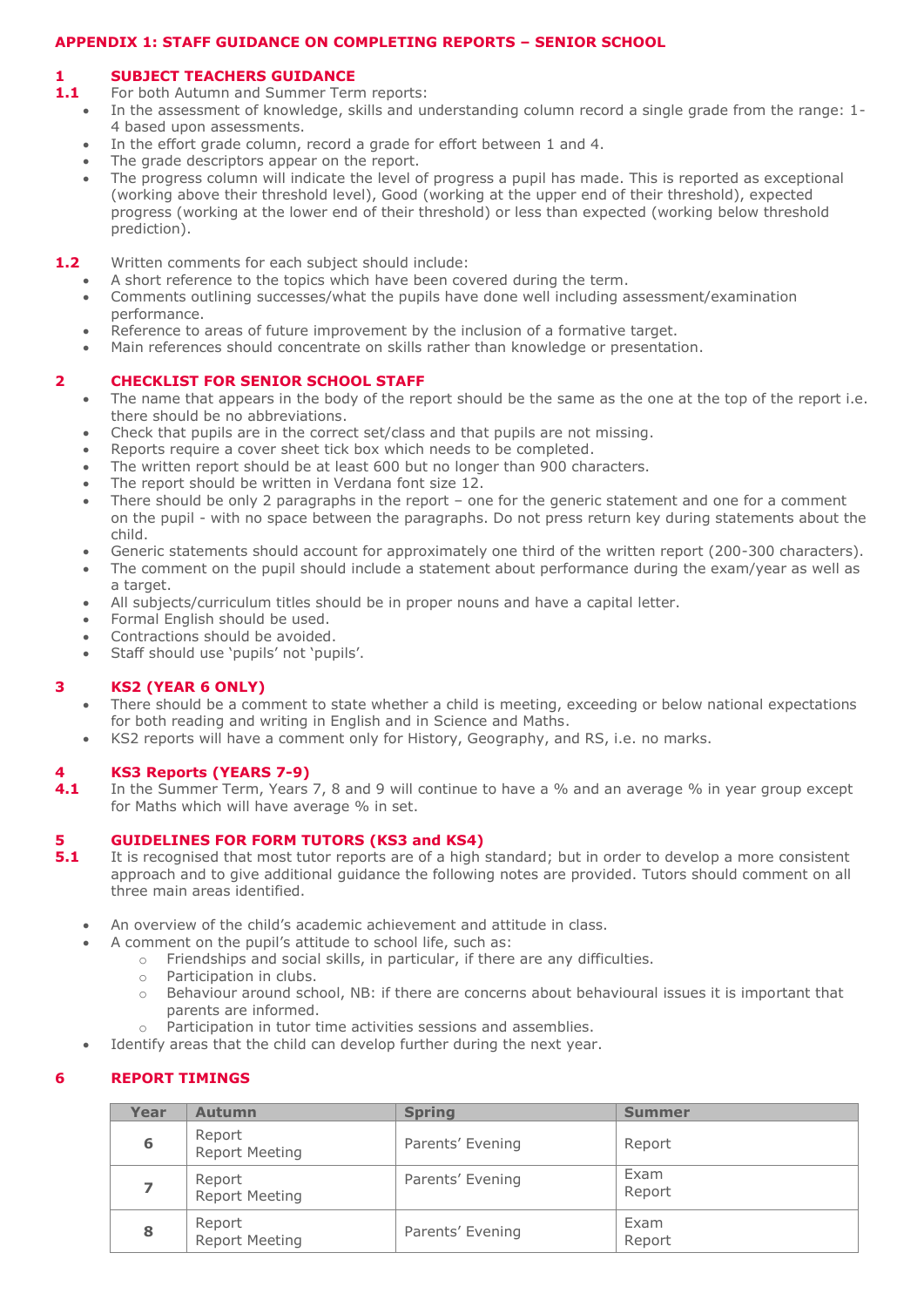| 9  | Report<br><b>Report Meeting</b>               | Parents' Evening<br>including Options | Exam<br>Report |
|----|-----------------------------------------------|---------------------------------------|----------------|
| 10 | Report<br><b>Report Meeting</b>               | Parents' Evening                      | Exam<br>Report |
| 11 | Mock Exams<br>Report<br><b>Report Meeting</b> | Parents' Evening                      |                |

## **7 FORM TEACHER'S CHECKLIST**

- Check the list of subjects per child is correct.
- Check the subjects that require N/A is also correct.
- When the reports have been carefully checked and corrected the form teacher needs to write her/his report.
- Form teachers need to put their signature on the report with a black ink, not biro.
- The School Office need to be informed when the reports are ready to be printed.

## **8 STAFF RESPONSIBILITIES**

- It is the responsibility of subject teachers to see that the reports are completed in line with the School policy and that all deadlines for completing reports are met.
- It is the responsibility of form tutors to follow School policy in writing tutor comments and to check the accuracy of the subject comments and to see that the deadline for passing reports to the Head are met.
- Reports will be issued via the Parent Portal in the last week of term to allow parents the opportunity to discuss any concerns.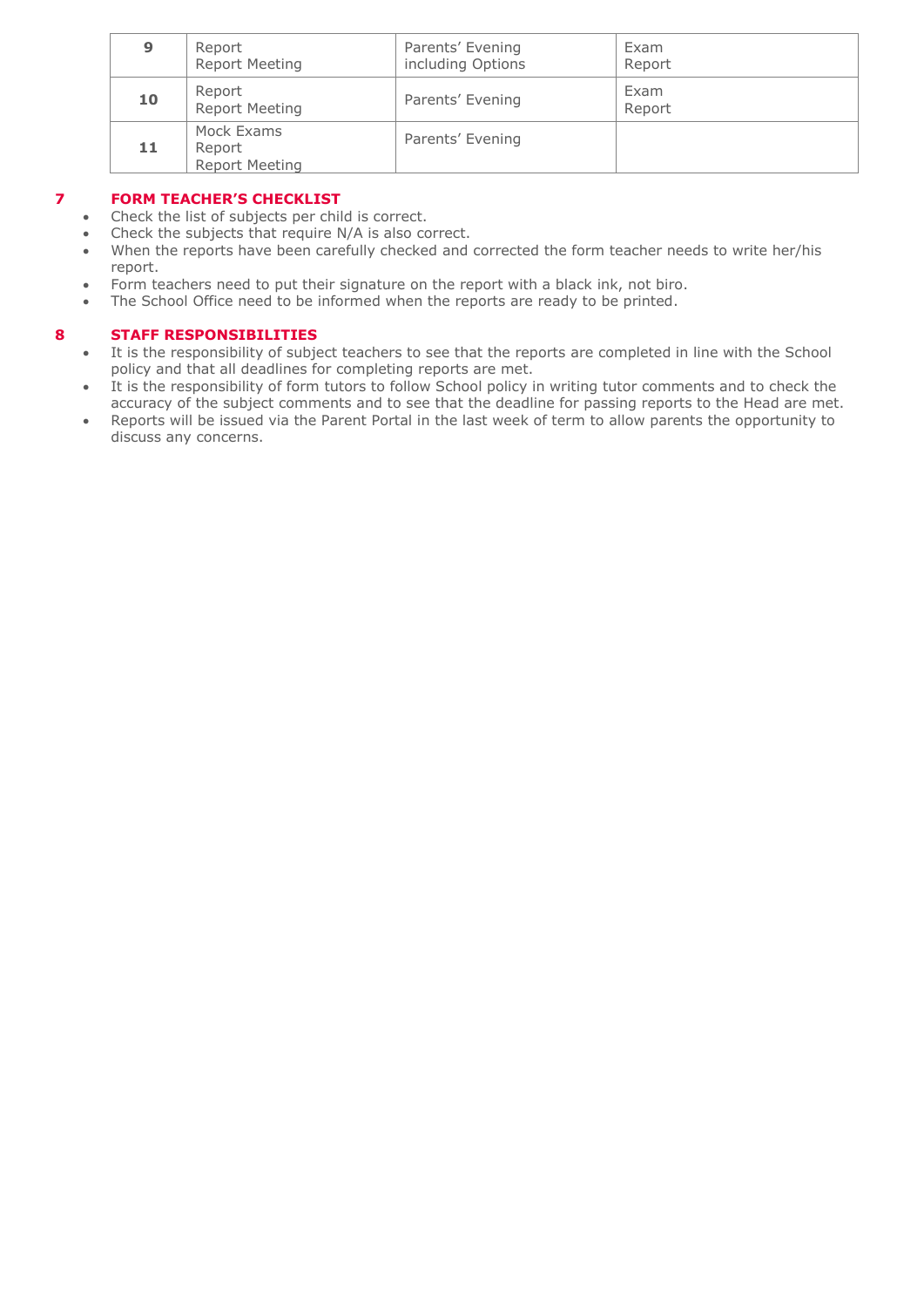## **APPENDIX 2: STAFF GUIDANCE ON COMPLETING REPORTS – JUNIOR SCHOOL**

## **1 GUIDELINES FOR WRITING JUNIOR SCHOOL**

- **1.1** For both Autumn and Summer Term reports, all reports to be typed using ISAMS.
- **1.2** We need to be consistent in our presentation; therefore please would all staff observe the following points:
	- The name that appears in the body of the report should be the same as the one at the top of the report i.e. there should be no abbreviations.
	- Check that pupils are correct and that pupils are not missing.
	- The report should be written in Verdana font size 12.
	- All subjects/curriculum titles should be in proper nouns and have a capital letter.
	- Formal English should be used.
	- Contractions should be avoided.
	- Staff should use 'pupils' not 'pupils'.
	- Term should be written as e.g. Summer 2014.
	- Next Term should read as: 4 September 13 December 2022.
	- Form should read as e.g. 2H.
	- Abbreviations may be used for subjects e.g. ICT, RE, PE, RSE, PSHE.
	- Maths may not be used for Mathematics.
	- Subject names used in the text should start with a capital e.g. Geography, but when used in context the lowercase letter should be used. e.g. geographical.

# **2 ORDER OF THE REPORTS**

| <b>Order of Reports</b>       |                                |                                            |  |
|-------------------------------|--------------------------------|--------------------------------------------|--|
|                               | Years $1 - 5$                  | <b>EYFS</b>                                |  |
| General                       |                                | Personal, Social and Emotional Development |  |
| Literacy - Years 1 and        | English - Years 3 - 5          | Communication, Language and Literacy       |  |
| Numeracy - Years 1<br>and $2$ | Mathematics - Years<br>$3 - 5$ | Problem Solving, Reasoning and Numeracy    |  |
| Science                       |                                | Communication, Language and Literacy       |  |
| <b>ICT</b>                    |                                | Problem Solving, Reasoning and Numeracy    |  |
| History/Geography             |                                | Knowledge and Understanding of the World   |  |
| <b>PSHE</b>                   |                                |                                            |  |
| PSHE/RSE                      |                                |                                            |  |
| Art                           |                                |                                            |  |
| Music                         |                                |                                            |  |
| <b>Physical Education</b>     |                                |                                            |  |
| French - Year $3 - 5$         |                                |                                            |  |

# **3 SUBJECT CONTENT**

- **3.1** The report in the Autumn and Summer Terms should include a maximum of two sentences to state the content of the term's work.
- **3.2** A pupil's report should include comment on:
	- Effort/interest.
		- Objectives/skills achieved, and areas where experiencing difficulty.
	- Comment made on homework where relevant.
	- A realistic target/next step to be set (usually linked to threshold descriptors or Key Stage targets).

# **4 FORM COMMENT**

- Academic summary of one/two sentences. Comment on attitude, behaviour, organisation and contribution of child to the form/school and any special achievements.
- Staff's full signature at the end of each report in black ink not biro. Fountain pens, roller ball and gel pens acceptable.
- Duplicates required for some children as advised by school office.

# **5 STAFF RESPONSIBILITIES**

- The class teacher to take responsibility for collecting and collating all her/his report forms together, and checking for grammar/presentation/punctuation/spelling before handing to the Head.
- Reports will be issued via the Parent Portal in the last week of term to allow parents the opportunity to discuss any concerns.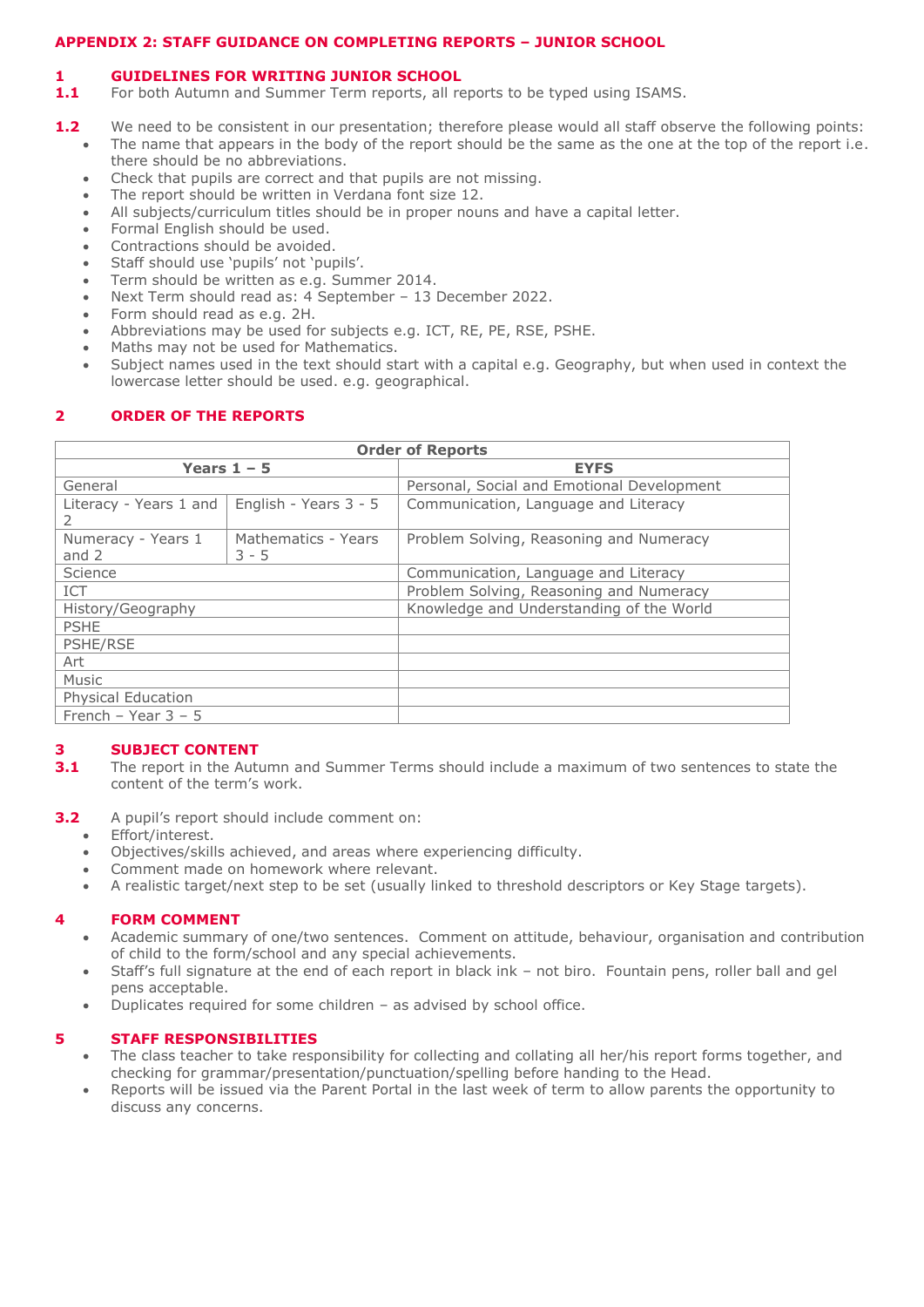## **APPENDIX 3: TARGET SETTING AT RED HOUSE**

## **1 AIMS**

- **1.1** The central aim of the Red House School Assessment, Tracking and Reporting Policy is to track pupils' progress throughout the key stages to enable them to reach their true potential.
- **1.2** The following is a summary of assessments taken place throughout a pupil's time at Red House. The information will be passed on to staff as and when it becomes available during the academic year.
- 1.3 The school uses Cambridge University's Centre of Education Management (CEM) tests of potential at various stages to measure the potential and project future performance of its pupils.
- 1.4 In Key Stage 3 and 4 pupils are usually assigned a target in all subjects, using the data from CEM. In Key Stage 2 pupils are measured against the national expected standard and are reported as exceeding, meeting and below.

| <b>Key Stage 1</b> |                                      |                 |                                                                                                                                                                                                                                                                                             |
|--------------------|--------------------------------------|-----------------|---------------------------------------------------------------------------------------------------------------------------------------------------------------------------------------------------------------------------------------------------------------------------------------------|
| <b>Year Group</b>  | <b>Assessment</b>                    | <b>Provider</b> | <b>Comments</b>                                                                                                                                                                                                                                                                             |
| <b>Reception</b>   | Beginning and<br>end of<br>Reception | Evidence Me     | Beginning of Reception is the baseline from which progress is<br>measured to the end of Reception. Standardised scores allow<br>comparisons to be made between potential and attainment.<br>Projects to expected levels for the end of Key Stage 1.<br>Feedback at the beginning of Year 2. |
| Year 1             | Summer Term<br>of Year 1             | CEM - INCAS     | Similar to reception in so far that comparisons can be made<br>and projections to the end of KS1 are given. For pupils who<br>have been assessed using the end of Reception test then a<br>measure of their progress will also be given.                                                    |
| Year <sub>2</sub>  | Summer Term<br>of Year 2             | CEM - INCAS     | Compares academic attainment with academic potential.<br>Allows a profile of individual progress.                                                                                                                                                                                           |

| <b>Key Stage 2</b> |                             |                 |                                                                                                                                                                                                                                       |
|--------------------|-----------------------------|-----------------|---------------------------------------------------------------------------------------------------------------------------------------------------------------------------------------------------------------------------------------|
| <b>Year Group</b>  | <b>Assessment</b>           | <b>Provider</b> | <b>Comments</b>                                                                                                                                                                                                                       |
| Years 3-5          | Summer Term<br>of Years 3-5 | CEM - INCAS     | Standardised scores allow comparisons to be made between<br>potential and attainment. Projects to expected levels for the<br>end of KS2 in Maths, English and Science. Test is taken in<br>June.                                      |
| Year <sub>6</sub>  | Summer Term<br>of Year 6    | CEM - INCAS     | Standardised scores allow comparisons to be made between<br>potential and attainment. Projects to expected levels for the<br>end of KS2 in Maths, English and Science. Feedback is received<br>at beginning of Summer term of Year 6. |

| Key Stages 3 & 4     |                               |                |                                                                                                                               |
|----------------------|-------------------------------|----------------|-------------------------------------------------------------------------------------------------------------------------------|
| <b>Year Group</b>    | <b>Assessment</b>             | l Provider     | <b>Comments</b>                                                                                                               |
| Year 7 and<br>Year 9 | Start of the<br>academic year | CEM - MidYis I | Measures pupil potential and gives projections for GCSE<br>grades for individual pupils, departments and the whole<br>school. |

# **2 <b>2 SCHOOL PROCEDURES**<br>**2.1** The following procedures

- **2.1** The following procedures will take place to establish and review targets for pupils from the end of Year 3, beginning of Year 4, beginning of Year 7 and the beginning of Year 10.
- **2.2** The targets will be based on:
	- Future potential, as measured by the relevant INCAS or MidYis tests administered by CEM.
	- The professional judgement of the staff involved in the target setting process.

# **2.3 Key Stage 2**

The procedure for setting internal target levels at the end of Year 3 to the end of Year 6:

- Have available the pupil data of Year 3 teacher assessments and test levels in English, Mathematics and Science plus INCAS Year 3 measures of potential and NFER data for pupils, if any, who entered after the INCAS test was taken**.**
- Use professional judgement to set realistic and challenging internal target levels to the end of Key Stage 2 in English, Mathematics and Science.
- These target levels to be indicated on the end of Year 3 reports and a letter explaining the expected year group target levels at the end of each key stage to be enclosed with the reports.
- Target levels are normally in the range 3/4 or 4 or 4/5 or 5.
- In the Autumn Term of Year 4 before reporting to parents the Year 4 teachers meet to set the target levels for Year 4 pupils in all National Curriculum subjects to the end of Year 6 using the INCAS Year 3 data and their professional judgement.
- The target levels to appear on the written reports and a letter explaining targets and expected progress to accompany the report.